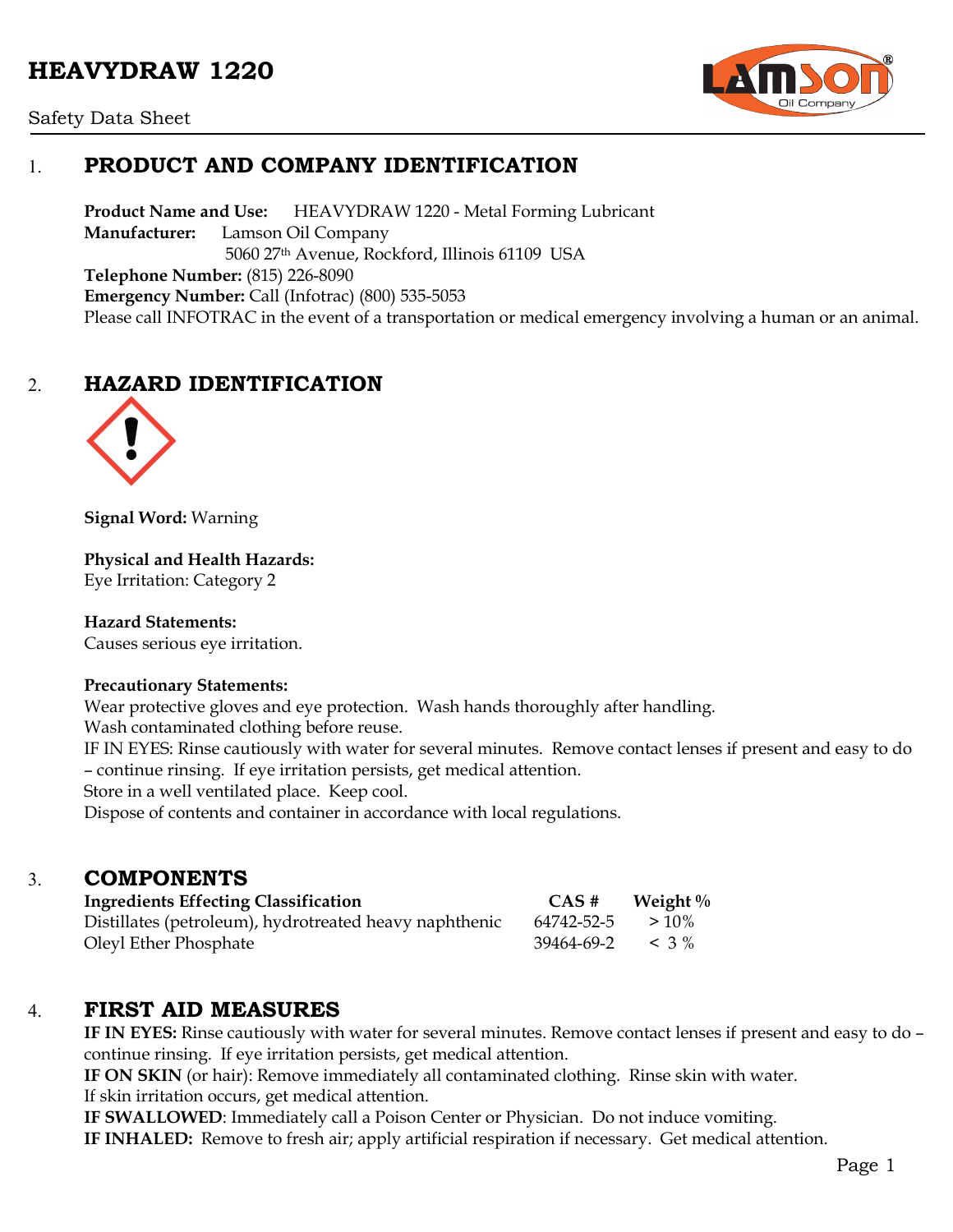# **HEAVYDRAW 1220**



#### Safety Data Sheet

### 5. **FIRE-FIGHTING MEASURES**

#### **General Hazard**

Petroleum materials can form combustible mixtures at temperatures at or above the flash point

#### **Fire-Fighting**

Keep fire exposed containers cool with water spray. Separate unburning product from fire. Use carbon dioxide, foam, or dry chemical extinguishing media to put out fires.

#### **Unusual Decomposition Products Under Fire Conditions**

None

### 6. **ACCIDENTAL RELEASE MEASURES**

#### **Personal Precautions**

Remove greatly contaminated clothing, including shoes and wash thoroughly after contact. Launder contaminated clothing before reuse.

#### **Environmental Precautions**

Stop leak if without risk. Dike large spills to prevent ingress into sewers. Clean spills with absorbent and store in marked containers for disposal. Dispose in accordance with all applicable regulations.

## 7. **HANDLING AND STORAGE**

#### **Safe Handling and Storage**

Do not handle, store, or dispense near open flames or ignition sources. Keep containers inside and out of direct sunlight. Avoid extreme temperatures. Do not reuse containers.

#### **Incompatible Products**

Avoid strong oxidizing and reducing agents.

# 8. **EXPOSURE CONTROL AND PERSONAL PROTECTION**

#### **Ventilation**

Local exhaust is usually sufficient. General exhaust is preferred.

#### **Personal Protection**

Use approved respirator when airborne exposure limits are exceeded. Use petroleum oil resistant gloves to avoid prolonged contact. Wear goggles or safety glasses with splashguards.

#### **Work Place Exposure Guide Lines**

Petroleum Oil mist has a TLV limit of 5 mg/m3.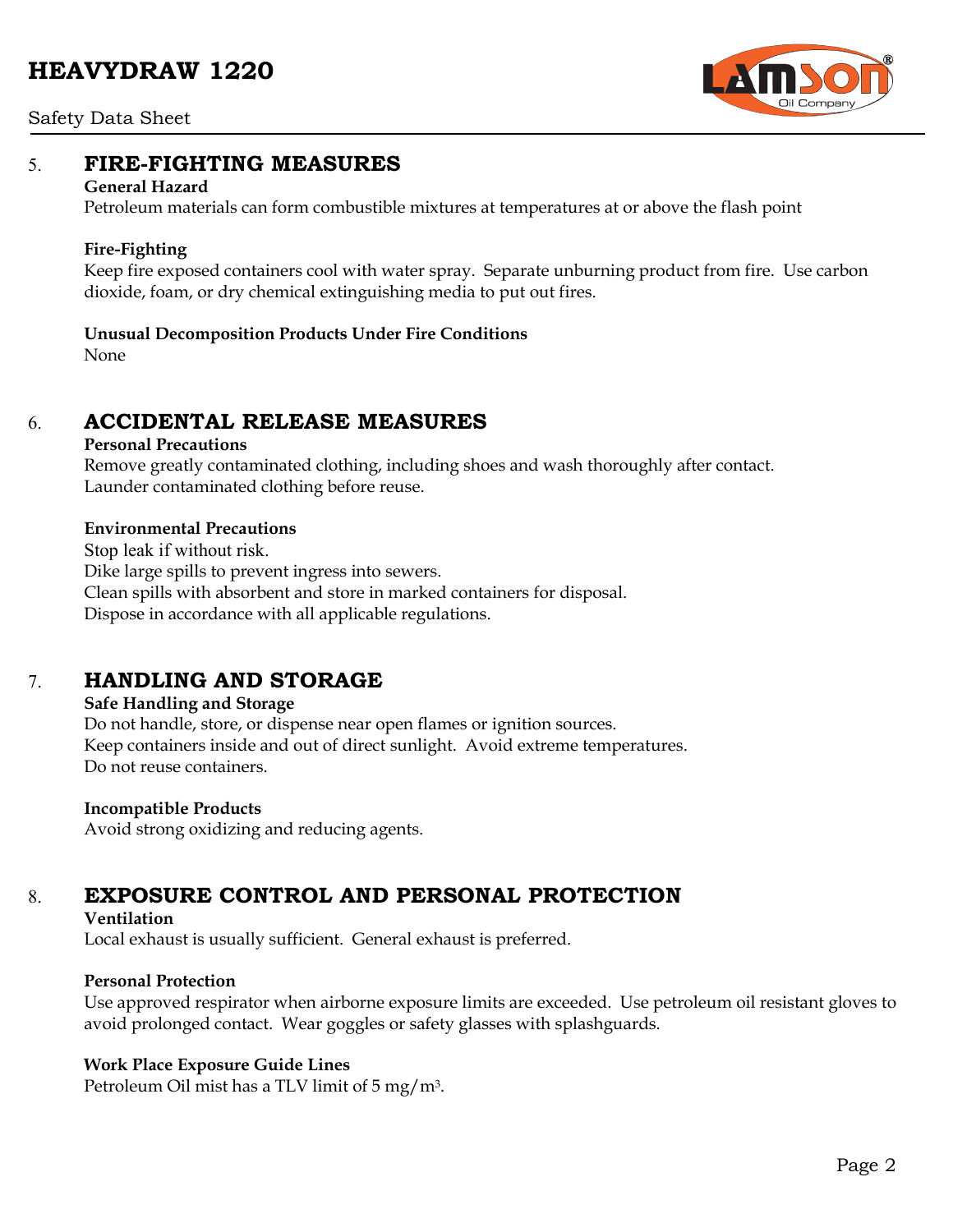Safety Data Sheet



# 9. **PHYSICAL AND CHEMICAL PROPERTIES**

**Boiling Point:**  $> 500 °F$ **Specific Gravity (water =1):** 0.92 **Vapor pressure (kPa):**  $< 0.02$ **Melting Point:** Not Applicable **Vapor Density (Air =1):**  $>5$ **Evaporation Rate (butyl Acetate=1):** < 0.04 **Solubility in water:** Insoluble **Reactivity in water:** NIL **Appearance and Odor:** Clear, amber liquid; mild odor **Flash point:** 329 ºF **Flammable Limits (volume percent in air):** LEL: Not available UEL: Not available **Autoignition Temperature:** Not available

## 10. **STABILITY AND REACTIVITY**

**Stability:** [ ] Unstable [ X ] Stable **Conditions to Avoid:** None **Incompatibility (Materials to Avoid):** Strong oxidizing and reducing agents. **Hazardous Decomposition Products:** Combustion may produce H2S and oxides of carbon. **Hazardous Polymerization:** [ ] May Occur [ X ] Will Not Occur **Conditions to Avoid:** Not Applicable

# 11. **TOXICOLOGICAL INFORMATION**

This product has minimal toxicity when inhaled, ingested, or when skin or eye contact is made. This product is not considered an aspiration toxicant because of its viscosity.

This product is not expected to cause cancer or to be a skin sensitizer.

No data is available to indicate that any ingredient is mutagenic or genotoxic.

This product is not expected to cause reproductive or developmental effects.

Contact with eyes will result in irritation.

Prolonged exposure to the skin could result in irritation or dermatitis.

Exposure to vapor or aerosol concentrations above the recommended exposure level is irritating to the eyes and respiratory tract, and may cause headaches or dizziness.

# 12. **ECOLOGICAL INFORMATION**

This product is harmful to aquatic life with lasting effects. This product contains a Volatile Organic Compound: So part of it will slowly evaporate upon release. Please refer to section 6 for accidental release information.

# 13. **DISPOSAL CONSIDERATIONS**

This product is not suitable for disposal by either landfill or municipal sewers, natural streams or rivers. This product can be incinerated directly in appropriate equipment.